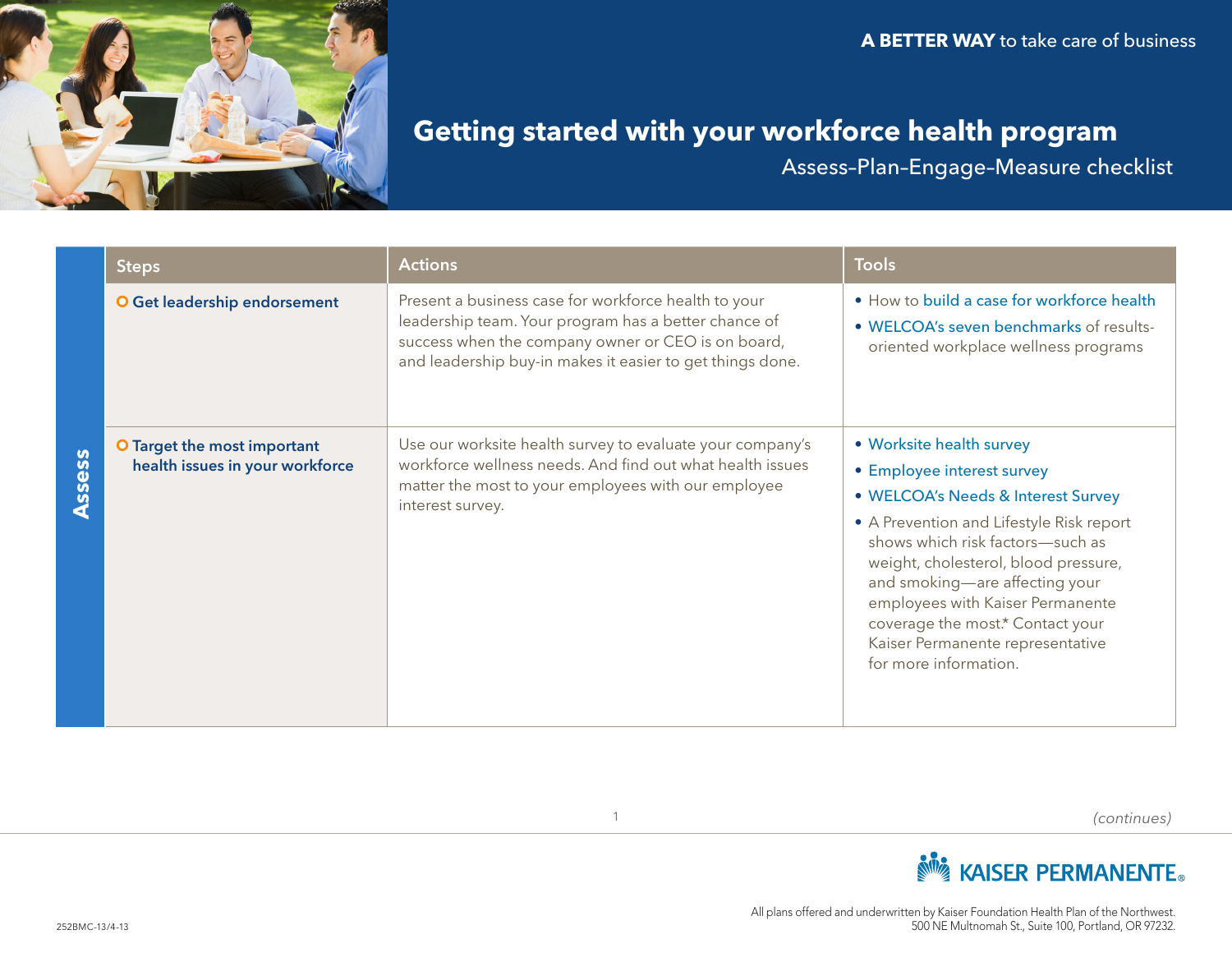### Assess–Plan–Engage–Measure checklist

|              | <b>Steps</b>                                             | <b>Actions</b>                                                                                                                                                                              | <b>Tools</b>                                                                                                                     |
|--------------|----------------------------------------------------------|---------------------------------------------------------------------------------------------------------------------------------------------------------------------------------------------|----------------------------------------------------------------------------------------------------------------------------------|
| <u>ure r</u> | <b>O</b> Form a wellness committee                       | Recruit a dedicated wellness champion or program<br>coordinator and a wellness team. An active wellness<br>committee is an important part of a successful workforce<br>health program.      | · Workforce wellness committee toolkit<br>• Healthy meetings toolkit                                                             |
|              | O Set goals and agree on<br>clear definitions of success | Based on the results of your worksite health and<br>employee interest surveys, set goals for your program<br>and agree on benchmarks that will help you evaluate<br>your program's success. | • Goal-setting worksheet<br>· Hint: Keep your goals easy to achieve<br>so employees are encouraged to<br>continue their efforts. |
|              | <b>O</b> Determine incentives                            | Offer rewards and incentives to motivate your employees<br>to participate in your workforce health program.                                                                                 | • Reward and incentive ideas                                                                                                     |
|              | O Develop a program calendar                             | Develop a calendar of workforce health engagements<br>and plan your communications schedule for the first year<br>of your program.                                                          | • Monthly health topics                                                                                                          |

*(continues)*

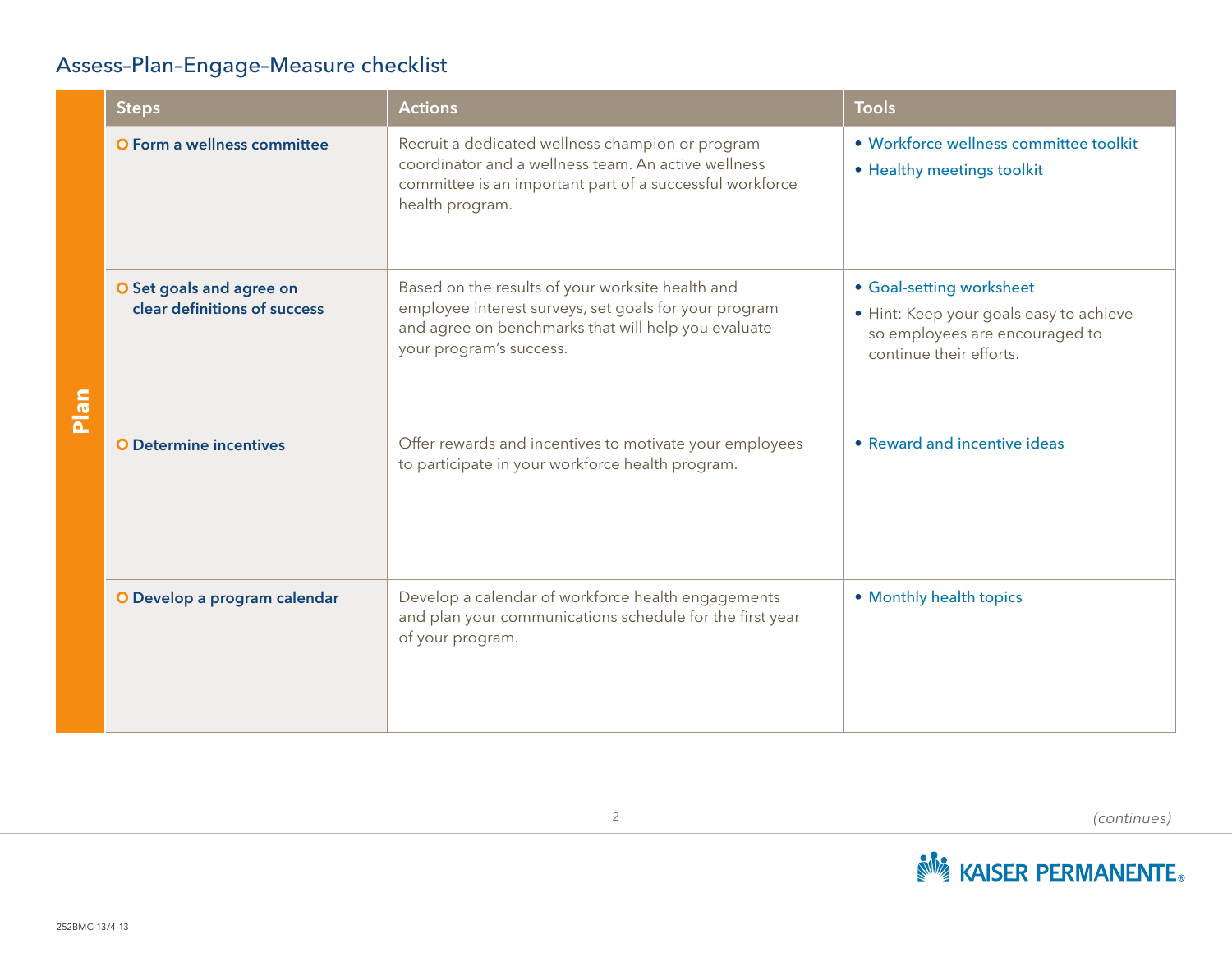## Assess–Plan–Engage–Measure checklist

|                | <b>Steps</b>                                 | <b>Actions</b>                                                                                                                                                                                                                | <b>Tools</b>                                     |
|----------------|----------------------------------------------|-------------------------------------------------------------------------------------------------------------------------------------------------------------------------------------------------------------------------------|--------------------------------------------------|
| Engage         | O Implement your workforce<br>health program | Launch and engage employees in your workforce<br>health program. Visit our workforce health topic center<br>to find educational resources, tools, and programs to<br>encourage participation.                                 | · Workforce health topic center                  |
|                | O Keep employees engaged                     | Send out periodic emails or company newsletters, and post<br>flyers and posters throughout your workplace. Ongoing<br>communication will help to promote your program, keep<br>the excitement going, and celebrate successes. | • WELCOA's increasing<br>participation checklist |
|                | O Evaluate your program                      | Track progress, participation, and interest in your program<br>by filling out the worksite health survey again. Evaluate your<br>program's success based on before-and-after survey results.                                  | • Worksite health survey                         |
| <b>Measure</b> | O Share the results                          | Communicate program participation rates and positive<br>outcomes with your employees.                                                                                                                                         | • WELCOA's increasing<br>participation checklist |